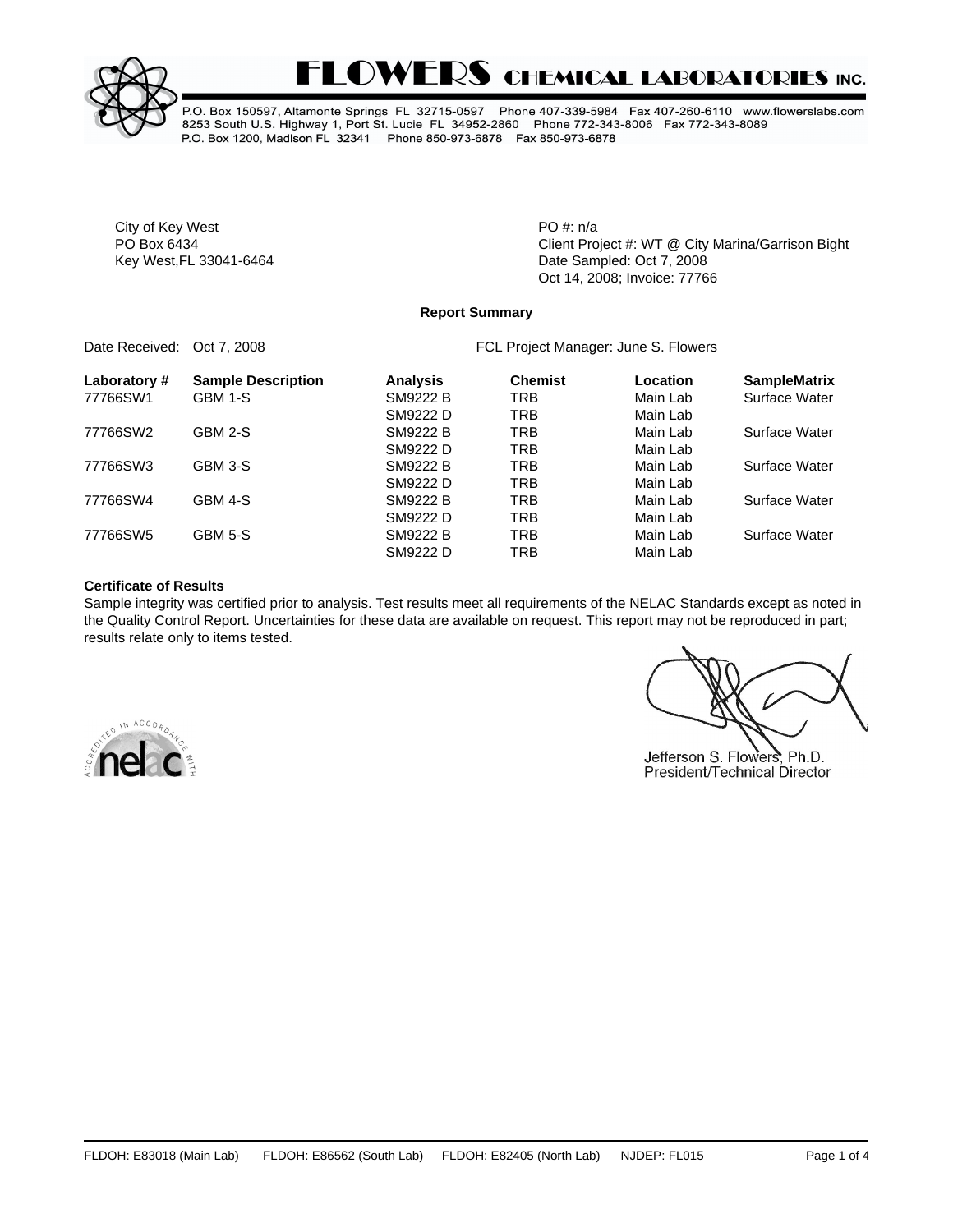

# **FLOWERS CHEMICAL LABORATORIES INC.**

P.O. Box 150597, Altamonte Springs FL 32715-0597 Phone 407 - 339 - 5984<br>8253 South U.S. Highway 1, Port St. Lucie FL 34952-2860 Phone 772 - 343<br>P.O. Box 1200, Madison FL 32341 Phone 850-973-6878 Fax 850-973-6878 Fax 407 - 260 - 6110 www.flowerslabs.com Fax 772 - 343 - 8089 Phone 772 - 343 - 8006

City of Key West **PO** #: n/a

PO Box 6434<br>
FO Box 6434<br>
Key West,FL 33041-6464<br>
Key West,FL 33041-6464<br>
Client Project #: WT @ City Marina/Garrison Bight Date Sampled: Oct 7, 2008 Oct 14, 2008; Invoice: 77766

## **Analysis Report**

| Lab #: 77766SW1        | <b>Sampled: 10/07/08 09:17 AM</b> | GBM 1-S<br>Desc: |      |            |            |                 |                 |         |          |          |
|------------------------|-----------------------------------|------------------|------|------------|------------|-----------------|-----------------|---------|----------|----------|
| <b>Parameter</b>       | Result                            | <b>Units</b>     | DF   | <b>MDL</b> | <b>PQL</b> | <b>QC Batch</b> | <b>Method</b>   | CAS#    | Analyzed |          |
| <b>Total Coliform</b>  | 10.0 U                            | cfu/100mL        | 10.0 | 10.0       | 10.0       | 10113094        | <b>SM9222 B</b> | E761700 | 10/07/08 | 02:15 PM |
| Fecal Coliform         | 1.00 U                            | cfu/100mL        | 1.00 | 1.00       | 1.00       | 10113279        | SM9222 D        | E761792 | 10/07/08 | 02:15 PM |
| <b>Lab #: 77766SW2</b> | <b>Sampled: 10/07/08 09:15 AM</b> | Desc: GBM 2-S    |      |            |            |                 |                 |         |          |          |
| <b>Parameter</b>       | <b>Result</b>                     | <b>Units</b>     | DF   | <b>MDL</b> | <b>PQL</b> | <b>QC Batch</b> | Method          | CAS#    | Analyzed |          |
| <b>Total Coliform</b>  | 120                               | cfu/100mL        | 10.0 | 10.0       | 10.0       | 10113094        | <b>SM9222 B</b> | E761700 | 10/07/08 | 02:15 PM |
| Fecal_Coliform         | 3.00                              | cfu/100mL        | 1.00 | 1.00       | 1.00       | 10113279        | SM9222 D        | E761792 | 10/07/08 | 02:15 PM |
| <b>Lab #: 77766SW3</b> | <b>Sampled: 10/07/08 09:09 AM</b> | GBM 3-S<br>Desc: |      |            |            |                 |                 |         |          |          |
| <b>Parameter</b>       | <b>Result</b>                     | <b>Units</b>     | DF   | <b>MDL</b> | <b>PQL</b> | <b>QC Batch</b> | <b>Method</b>   | CAS#    | Analyzed |          |
| <b>Total Coliform</b>  | 30.0                              | cfu/100mL        | 10.0 | 10.0       | 10.0       | 10113094        | <b>SM9222 B</b> | E761700 | 10/07/08 | 02:15 PM |
| Fecal_Coliform         | 4.00                              | cfu/100mL        | 1.00 | 1.00       | 1.00       | 10113279        | SM9222 D        | E761792 | 10/07/08 | 02:15 PM |
| <b>Lab #: 77766SW4</b> | <b>Sampled: 10/07/08 09:05 AM</b> | GBM 4-S<br>Desc: |      |            |            |                 |                 |         |          |          |
| <b>Parameter</b>       | <b>Result</b>                     | <b>Units</b>     | DF   | <b>MDL</b> | <b>PQL</b> | <b>QC Batch</b> | <b>Method</b>   | CAS#    | Analyzed |          |
| <b>Total Coliform</b>  | 10.0                              | cfu/100mL        | 10.0 | 10.0       | 10.0       | 10113094        | SM9222 B        | E761700 | 10/07/08 | 02:15 PM |
| Fecal_Coliform         | 3.00                              | cfu/100mL        | 1.00 | 1.00       | 1.00       | 10113279        | SM9222 D        | E761792 | 10/07/08 | 02:15 PM |
| <b>Lab #: 77766SW5</b> | Sampled: 10/07/08 09:02 AM        | Desc: GBM 5-S    |      |            |            |                 |                 |         |          |          |
| <b>Parameter</b>       | <b>Result</b>                     | <b>Units</b>     | DF   | <b>MDL</b> | <b>PQL</b> | <b>QC Batch</b> | <b>Method</b>   | CAS#    | Analyzed |          |
| Total Coliform         | 30.0                              | cfu/100mL        | 10.0 | 10.0       | 10.0       | 10113094        | <b>SM9222 B</b> | E761700 | 10/07/08 | 02:15 PM |
| Fecal Coliform         | 1.00 U                            | cfu/100mL        | 1.00 | 1.00       | 1.00       | 10113279        | SM9222 D        | E761792 | 10/07/08 | 02:15 PM |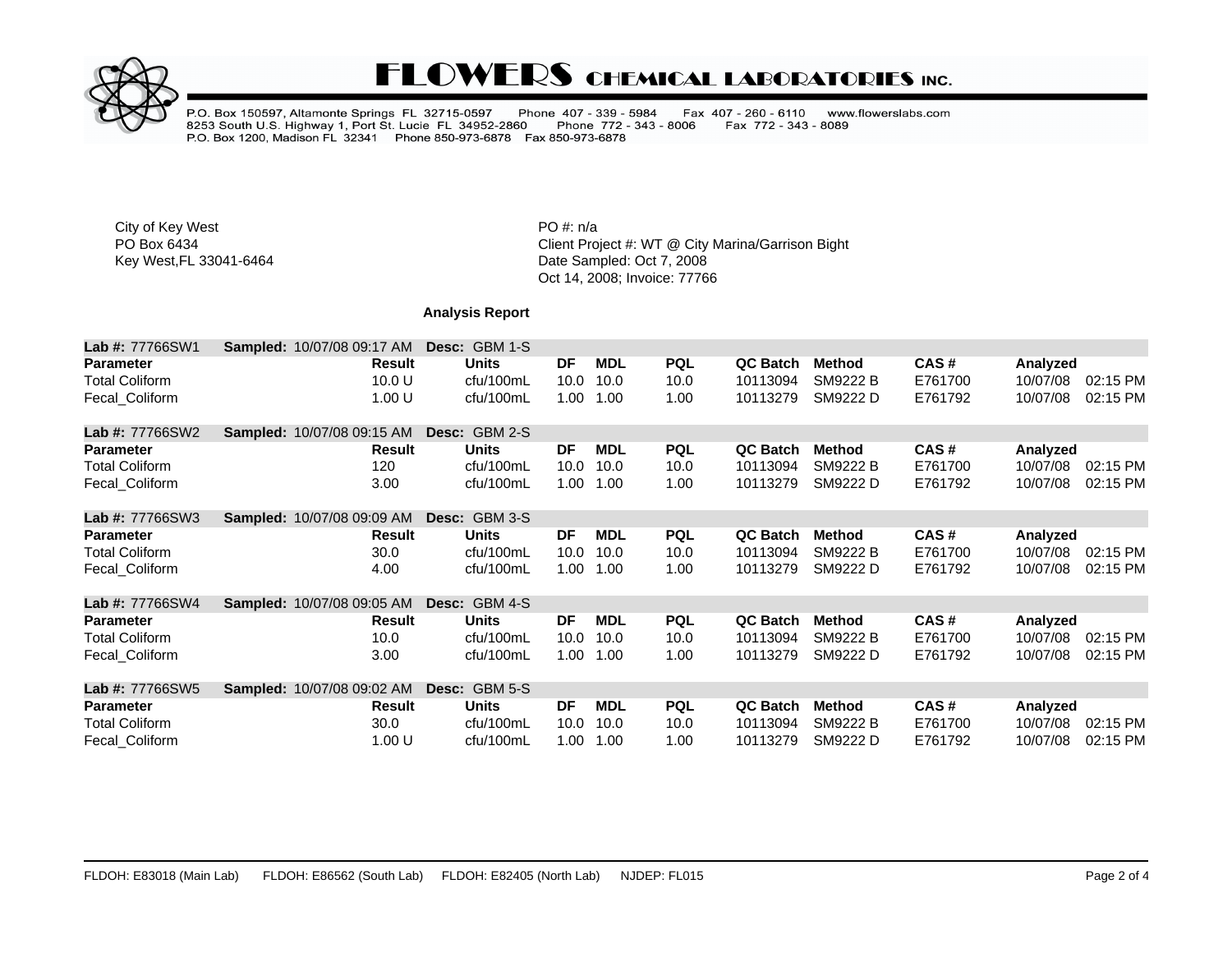

# **FLOWERS CHEMICAL LABORATORIES INC.**

P.O. Box 150597, Altamonte Springs FL 32715-0597 Phone 407 - 339 - 5984<br>8253 South U.S. Highway 1, Port St. Lucie FL 34952-2860 Phone 772 - 343<br>P.O. Box 1200, Madison FL 32341 Phone 850-973-6878 Fax 850-973-6878 Fax 407 - 260 - 6110 www.flowerslabs.com Fax 772 - 343 - 8089 Phone 772 - 343 - 8006

City of Key West **PO** #: n/a

PO Box 6434<br>
FO Box 6434<br>
Key West,FL 33041-6464<br>
Key West,FL 33041-6464<br>
Client Project #: WT @ City Marina/Garrison Bight Date Sampled: Oct 7, 2008 Oct 14, 2008; Invoice: 77766

**Quality Report**

| <b>Quality Control Batch: 10113094</b> | Analyst: TRB |              |
|----------------------------------------|--------------|--------------|
| <b>Blank</b>                           | Result       | <b>Units</b> |
| <b>Total Coliform</b>                  | .00U         | cfu/100mL    |

| <b>Quality Control Batch: 10113279</b> | Analyst: TRB |              |
|----------------------------------------|--------------|--------------|
| <b>Blank</b>                           | Result       | <b>Units</b> |
| Fecal_Coliform                         | .00U         | cfu/100mL    |